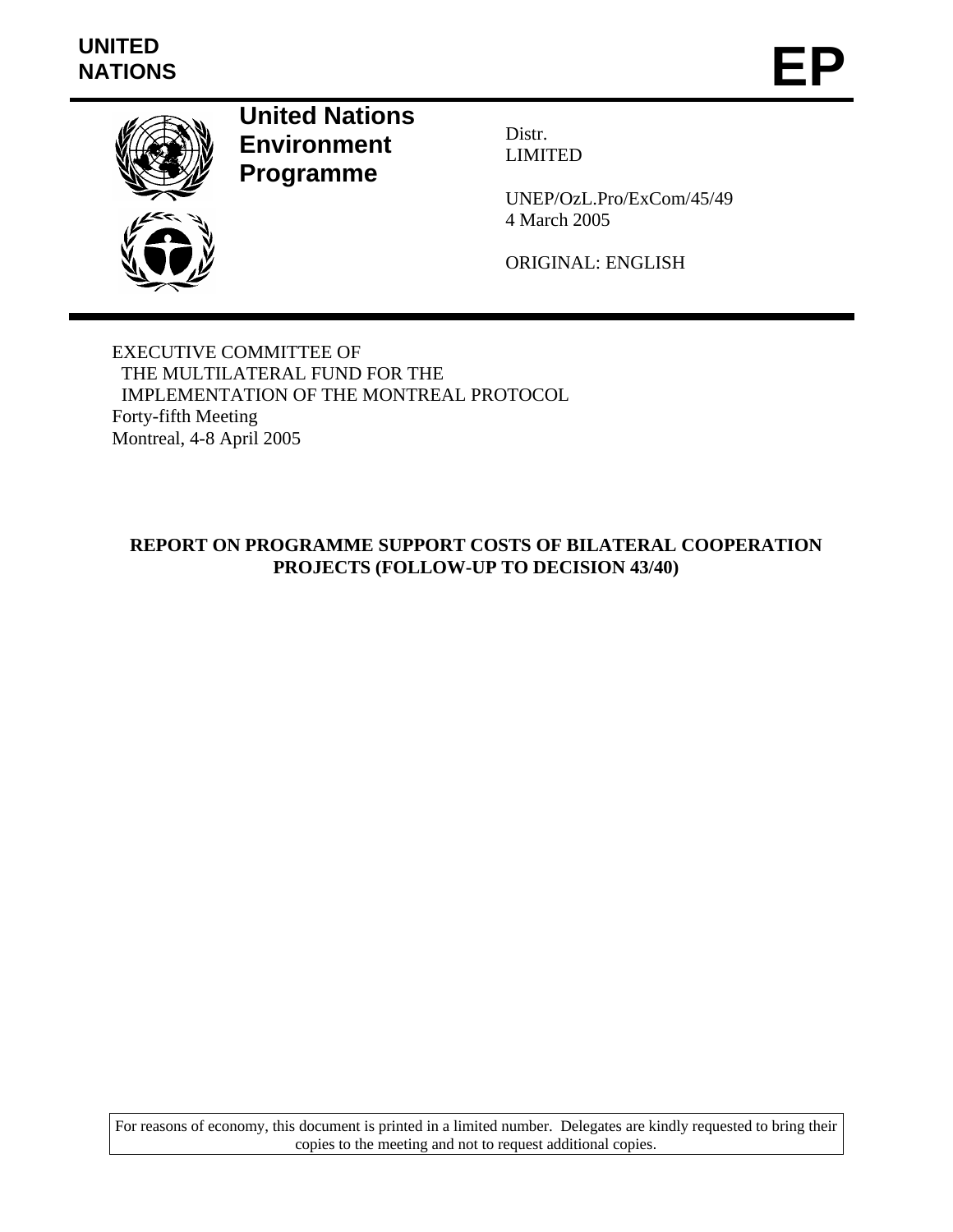## Introduction

1. Decision 43/40 requested the Secretariat, in cooperation with interested Parties, to prepare a paper for consideration at the 45th Meeting on a procedure for more flexible use of bilateral agency support costs, not to exceed 13 per cent value of approved projects, taking into account the discussion that took place at the 43rd Meeting of the Executive Committee.

2. The present paper addresses the principles for applying a flexible procedure for using support costs by bilateral agencies that arose during discussions at the 43rd Meeting and the Inter-Agency Coordination Meeting. It goes on to review the level of support costs received by agencies with ongoing annual bilateral programmes for the period 1999-2004, a possible budget for a core unit fund, and a review of the possible level of support costs for bilateral agencies based on the value of projects in their 2005 business plans. It concludes with some comments from the Secretariat and recommendations for procedures and guidelines for a core unit funding advance.

## **Principles for a flexible procedure involving a core unit funding advance**

3. The following principles arose during the Executive Committee's previous discussion of the matter and during a discussion at the 1-2 February 2005 Inter-Agency Coordination Meeting attended by representatives of three bilateral agencies with ongoing annual bilateral programmes:

- (a) Support costs might be used for the purpose of a core unit funding advance as a flexible use of bilateral implementing agency support costs;
- (b) The existing guidelines for the application of support costs for bilateral agencies pursuant to decision 26/41 should continue to be applied in determining the total amount of support costs;
- (c) Bilateral agencies might choose between the current application of decision 26/41 at the time of project approval or the new alternative application of decision 26/41 with a core unit funding advance;
- (d) The funding advance should be linked to the value of support costs that would result from planned project submissions included in the bilateral agency's annual business plan;
- (e) The funding advance should be reimbursed to the Multilateral Fund from support costs derived from project approvals;
- (f) If the funding advance were not reimbursed to the Multilateral Fund from support costs derived from project approvals, those non-reimbursed components of the core unit funding advance would have to be returned; and
- (g) Since the Multilateral Fund was not intended to increase the capacity of non-Article 5 countries, any new system should not increase the amount of agency fees intended for the use of multilateral and bilateral agencies for the administration of their projects.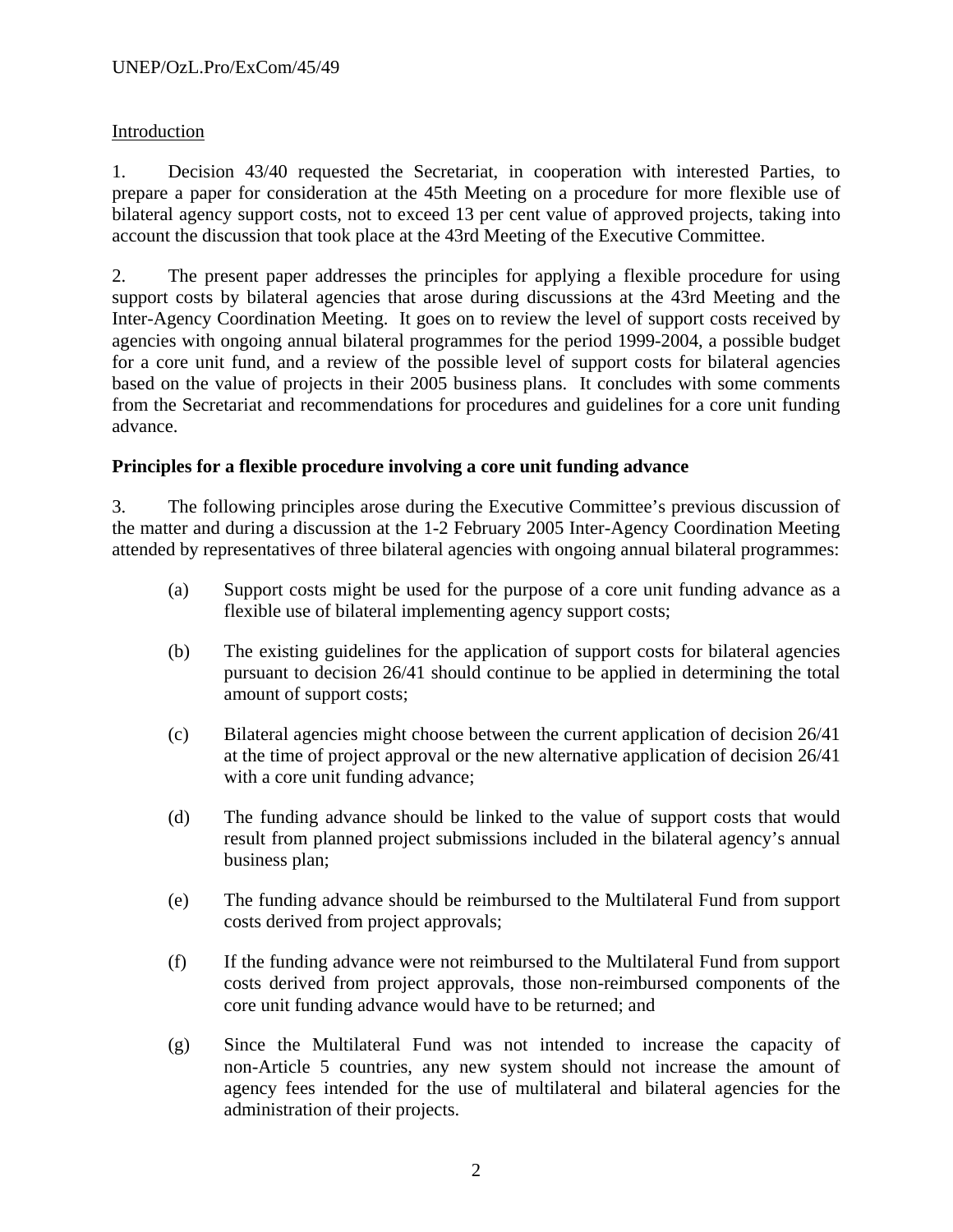#### **Agency supports costs (1999-2004)**

4. Table 1 shows the total support costs received by bilateral agencies with ongoing annual bilateral programmes for the period 1999-2004 and the average for that period.

#### **Table 1**

## **SELECTED TOTAL BILATERAL AGENCY SUPPORT COSTS 1999-2004 AND AVERAGE (US \$)**

| Agency         | 1999      | 2000    | 2001    | 2002    | 2003    | 2004      | <b>Grand Total</b> | Average |
|----------------|-----------|---------|---------|---------|---------|-----------|--------------------|---------|
| Canada         | 42,380    | 61.227  | 101.736 | 60.450  | 47.509  | 77.825    | 391,127            | 65,188  |
| <b>France</b>  | 151.958   | 12.342  | 53,039  | 105.700 | 110.728 | 174,275   | 608,042            | 101,340 |
| <b>Germany</b> | 518,146   | 364,904 | 310.122 | 584.829 | 643,578 | 311.547   | 2,733,124          | 455.521 |
| Japan          | 283,500   | 96,158  | 29,055  | 58.942  | 4.404   | 496,502   | 968,561            | 161,427 |
| Sweden         | 34.450    |         | 26,000  | 13.266  | 29.256  | 30.815    | 133,787            | 22,298  |
| <b>Total</b>   | 1,030,434 | 534,631 | 519,952 | 823.187 | 835,475 | 1,090,964 | 4,834,641          | 805,774 |

#### **Sample budget for a core unit funding advance**

5. Based on the cost categories from the PriceWaterhouse/Coopers Study on administrative costs that led to decision 26/41, the agency core unit costs of the World Bank for example, pro-rated to US \$500,000 from the actual costs of US \$1.5 million, is presented in Table 2.

#### **Table 2**

## **SAMPLE BUDGET FOR A BILATERAL CORE UNIT FUNDING ADVANCE**

| Core unit personnel:              | US \$313,000        |
|-----------------------------------|---------------------|
| Travel:                           | <b>US \$78,000</b>  |
| Equipment                         | <b>US \$23,000</b>  |
| Rent:                             | <b>US \$27,000</b>  |
| Contractual services              | <b>US \$17,000</b>  |
| Reimbursement of central services | <b>US \$42,000</b>  |
| <b>TOTAL</b>                      | <b>US \$500,000</b> |

6. The above sample budget of US \$500,000 would enable substantial travel and staff costs, but few bilateral agencies would be entitled to this level of funding in support costs given their ability to use only 20 per cent of their pledged contributions for developing large programmes (see Table 3 below).

#### **Agency support costs in the 2005 Business Plan**

7. Total bilateral agency support costs that would be eligible under the existing support cost regime for bilateral agencies pursuant to decision 26/41 are indicated in Table 3.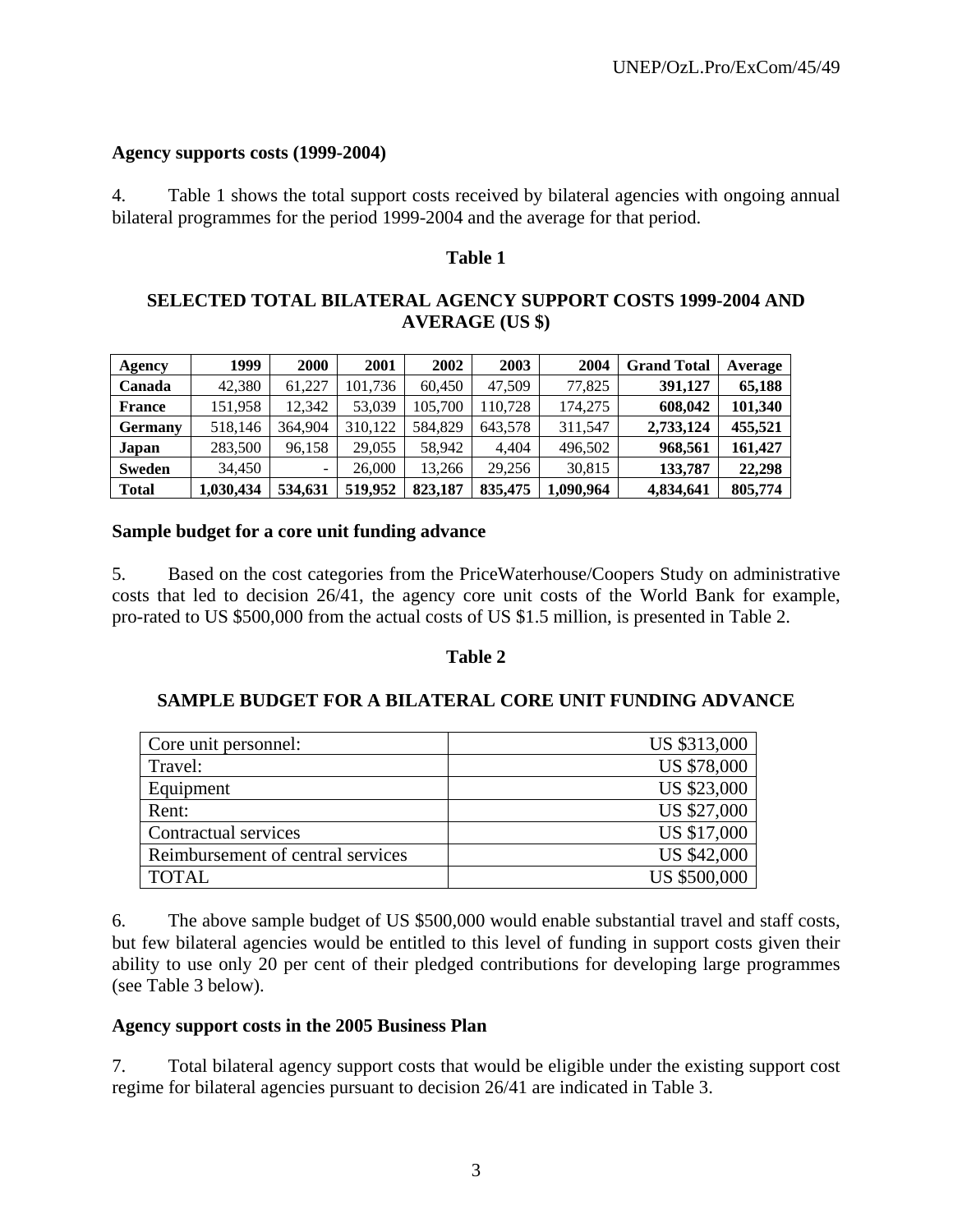#### **Table 3**

#### **TOTAL SUPPORT COSTS BASED ON VALUE INDICATED IN THE 2005 BUSINESS PLANS OF THE BILATERAL IMPLEMENTING AGENCIES**

| Agency             | <b>Total in Business Plan</b> | <b>Estimated Support Costs</b> |
|--------------------|-------------------------------|--------------------------------|
|                    | (US \$000)                    | (US \$000)                     |
| Canada             | 205                           | 24                             |
| <b>France</b>      | 2,367                         | 224                            |
| <b>Germany</b>     | 2,047                         | 197                            |
| <b>Italy</b>       | 4,470                         | 470                            |
| <b>Japan</b>       | 7,276                         | 794                            |
| <b>Sweden</b>      | 398                           | 45                             |
| <b>Switzerland</b> | 257                           | 33                             |
| <b>USA</b>         | 5,375                         | 375                            |

8. The amounts of agency support costs indicated in Table 3 might be considered the maximum levels eligible for funding if the proposed procedures and guidelines are adopted. It should be noted, however, that both multilateral and bilateral implementing agency business plans tend to have ambitious levels of approval that are often not achieved. Bilateral agencies requesting advances should take this fact into account so as to avoid having to reimburse core unit advance amounts in excess of support costs derived from actual project approvals.

#### **Comments**

#### Use of Support Costs by Bilateral Agencies

9. Tables 1 and 3 present the agency support costs that were or could be attributed to bilateral cooperation from 1999 to 2005. It should be noted, however, that many bilateral agencies have transferred some or all of their agency support costs to multilateral implementing agencies. Therefore, those bilateral agencies that have done this have not had access to their agency support costs. Retaining the agency fees received could be sufficient for the establishment of a core unit.

10. Under the proposed system, a bilateral agency would use those agency support costs received from actual project approvals to reimburse its core unit funding advance to the Multilateral Fund.

11. If multilateral agencies execute projects for bilateral agencies with core unit funding advances, there could be additional costs to the Fund, since the multilateral agencies' support costs would then become project costs. However, the choice of any sub-contractor by a bilateral or multilateral implementing agency would always have some overhead associated with it. The multilateral implementing agencies of the Fund have demonstrated their ability to deliver projects in Article 5 countries and members have indicated that some bilateral agencies need the expertise of these multilateral implementing agencies to implement their projects.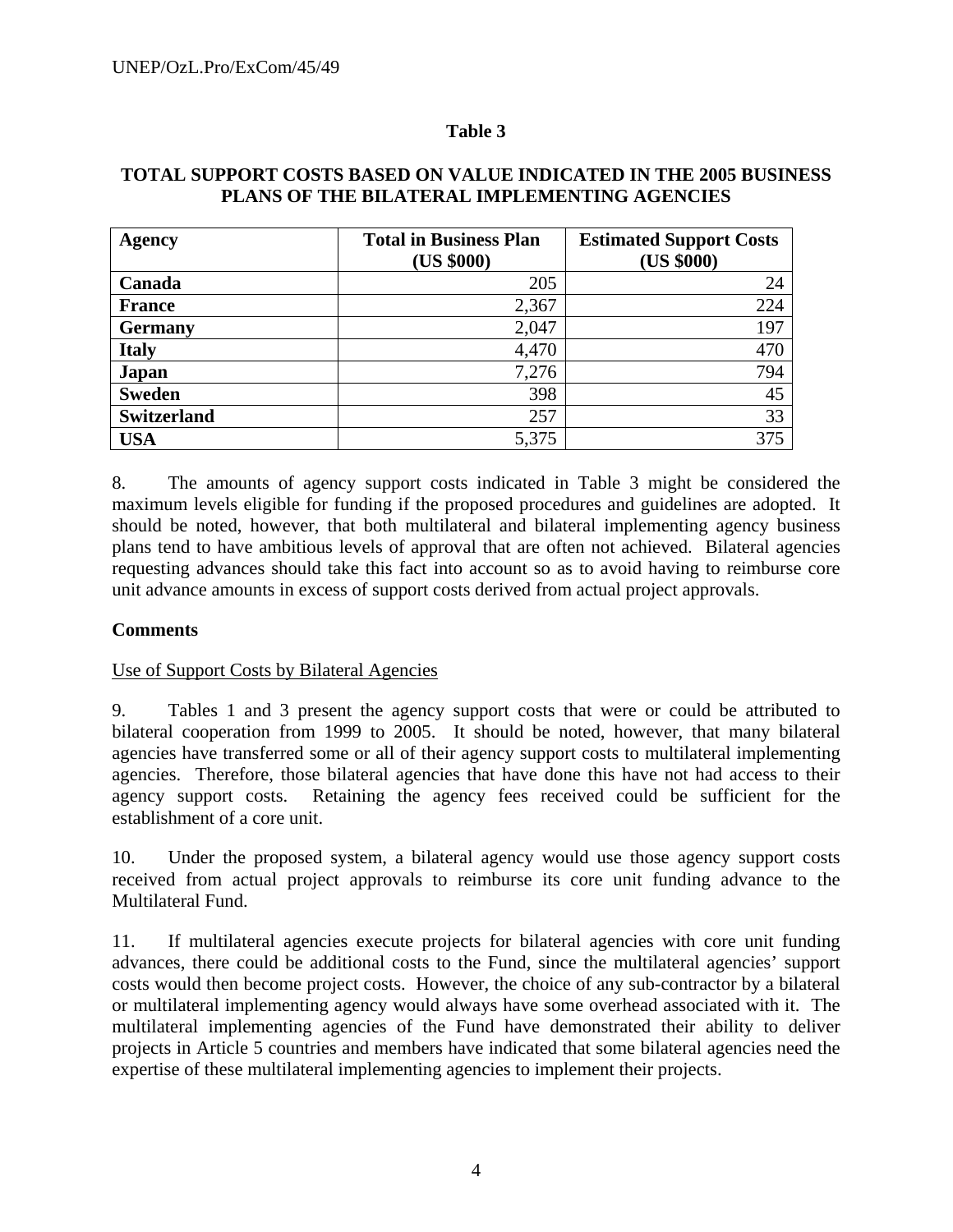12. It would nevertheless be more cost-effective for the Multilateral Fund to pay only one agency fee. Those agencies that choose core unit funding should attempt to implement their own projects without the assistance of the Fund's multilateral implementing agencies to avoid the Fund paying double agency fees. This is currently the case for several bilateral agencies with ongoing projects.

#### Definition of Support Costs and Project Preparation

13. Annex I presents the definition of administrative support costs with respect to an implementing agency's core unit costs. The PriceWaterhouse/Coopers Study referred to a core unit as a coordinating unit. It should be noted that there is no mention of project preparation in the list of eligible costs in that definition. In fact, based on the study, costs charged to projects should not be charged as support costs.

14. Project preparation is a separate cost category for which both bilateral and multilateral implementing agencies have received funding. In fact, agency support costs are charged on top of project preparation costs. The reason for this is that project preparation is an activity that must be monitored and administered like any other project component. Therefore, in most cases, bilateral and multilateral implementing agencies receive 13 per cent support costs in addition to project preparation.

15. Nevertheless, bilateral agencies should not be prohibited from choosing to use their agency support costs for project preparation and refraining to request project preparation funds, resulting in net savings for the Multilateral Fund. Project preparation, however, should not be considered an entitlement when it comes to core unit cost items for multilateral or bilateral implementing agencies. It might be allowed as part of an advance as long as it results in net savings to the Fund.

## Advantages of a Core Unit Funding Advance for Bilateral Agencies

16. The Multilateral Fund has had several bilateral agencies with a continuity of representatives that are knowledgeable about the procedures, rules and guidelines of the Multilateral Fund. It is essential for all agencies, bilateral and multilateral, to have this institutional memory in order to effectively and efficiently deliver Multilateral Fund activities to Article 5 countries. It is important, during the compliance period, for multilateral and bilateral implementing agencies, especially those bilateral agencies with ongoing annual programmes, to be able to respond quickly to the needs of Article 5 countries. It is also important for bilateral agencies to take into account the fact that their requested core funding unit advances will have to be reimbursed from actual project approvals, which tend to correspond to a lower amount than the one featured in their proposed budgets.

17. The proposed procedures and guidelines are expected to enable a lean and efficient core unit to contribute to this objective with some possible net savings but without any negative impact on the current level of agency support costs entitled to bilateral implementing agencies.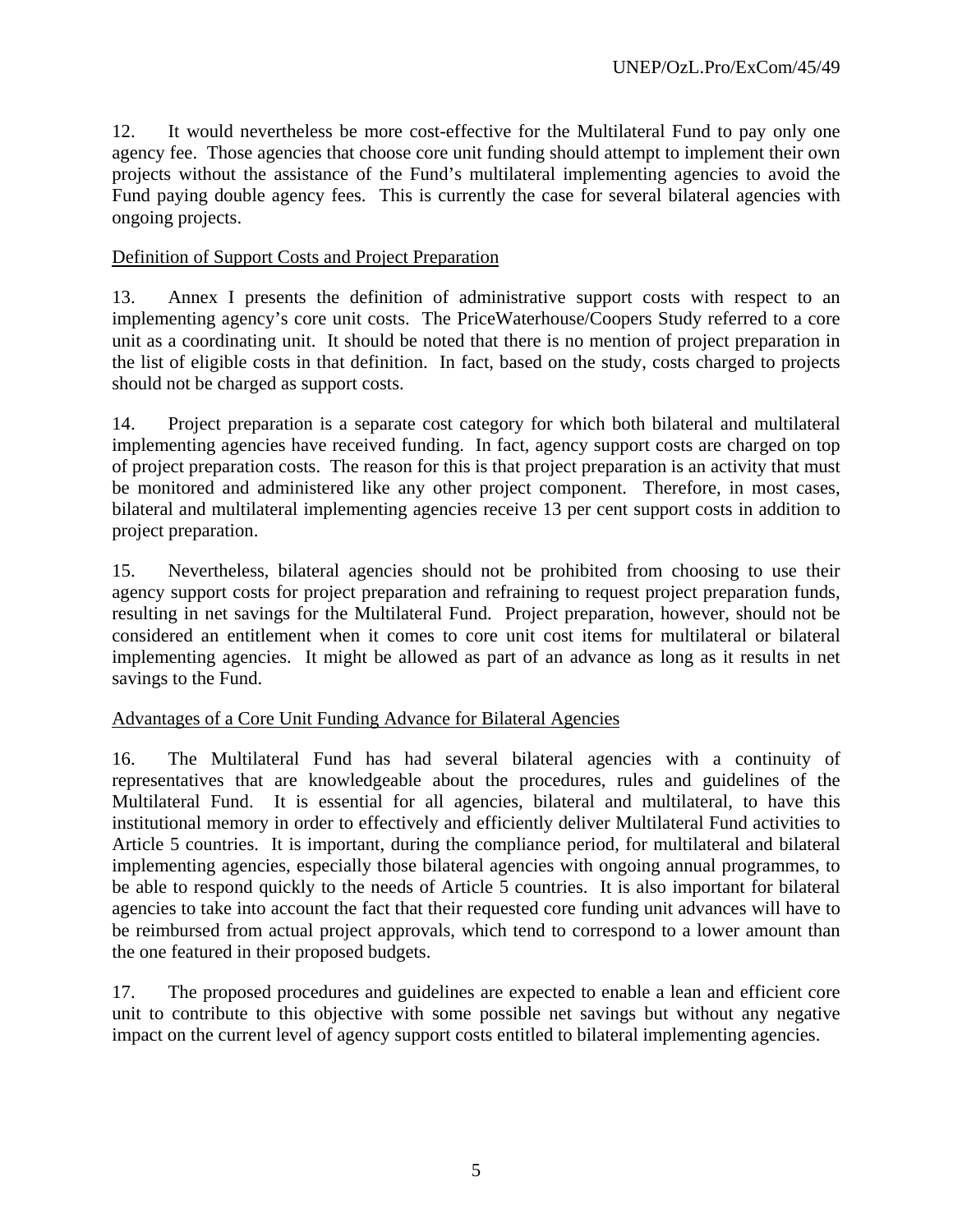#### **Recommendations**

The Executive Committee may wish to:

- 1. Note the document UNEP/OzL.Pro/ExCom/45/49;
- 2. Decide that administrative costs could be used as project preparation if such use resulted in net savings to the Multilateral Fund; and
- 3. Adopt the following procedures and guidelines for a core unit funding advance:
	- (a) Bilateral agencies that choose a core unit funding advance should adopt the following procedures namely:
		- (i) Submit a budget based on the core unit cost categories indicated the Administrative Cost Study submitted to the 26th Meeting (UNEP/OzL.Pro/ExCom/26/67) that may include project preparation;
		- (ii) Submit the core unit funding advance at the same time as an annual business plan, noting that both could be submitted before the year of the business plan; and
		- (iii) Include, in requests for advances in subsequent years, an accounting of the expenditures against the previous year budget.
	- (b) The guidelines for core unit funding advances require that those bilateral agencies choosing this method of support cost funding agree:
		- (i) To limit the total value of the core unit funding advance to the level of support costs indicated in the bilateral agency's business plan based on the application of decision 26/41, but to request prudent budgets for lean and efficient core units that would be reimbursed to the Multilateral Fund from project approvals;
		- (ii) That project preparation might be included as a cost item for a core unit funding advance only if it results in net savings to the Fund and is not considered an entitlement;
		- (iii) That core unit funding advance budgets and expenditures be subject to annual review by the Executive Committee; and
		- (iv) To return any core unit advance funds that are not reimbursed to the Multilateral Fund from project approvals in the year of the advance/business plan.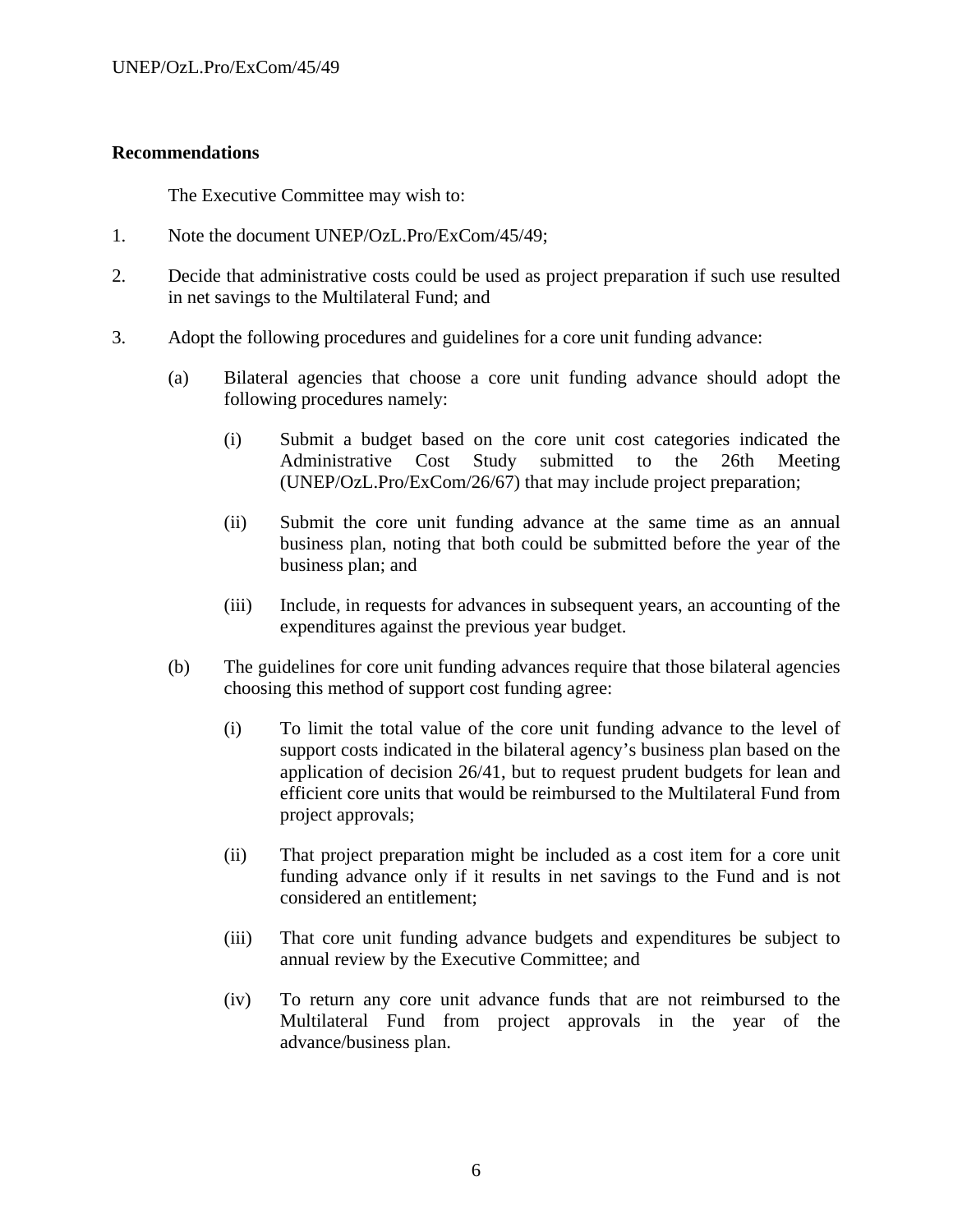## **Annex I**

## **ADMINISTRATIVE SUPPORT COSTS FOR COORDINATING UNITS (From the PriceWaterhouse/Coopers Study, UNEP/OzL.Pro/ExCom/26/67, Chapter 3, "Definition of Administrative Costs", pages 8-9.)**

With respect to each implementing agency's coordinating unit, to the extent that it supports the Multilateral Fund, the following costs would be deemed to be eligible:

- 1. Direct costs of the coordinating unit including
- **Salaries and the associated benefits of permanent and contractual (consultants) staff;**
- **Travel related to Multilateral Fund activities, and to administrative monitoring of projects.**
- Office accommodation cost including a fair allocation of operating costs, based on the proportion of useable space;
- Equipment, office supplies, telecommunications and general expenses based on specific expenditures.
- Contractual services related to activities of the coordinating unit.
- 2. A fair cost allocation from central support services of the implementing agency. This would include a fair and equitable allocation of the expense of central services such as:
- Human resources, based on the proportionate number of staff
- Accounting, based on the volume of transactions generated
- Management information systems, based on the proportionate number of workstations and the actual systems used by the coordinating unit
- Procurement and legal, based on the volume of transactions generated
- General office and administrative services, based on the proportionate number of staff.
- 3. A fair allocation of country or field office costs. This allocation could be made globally on the basis of financial activity, i.e. Multilateral Fund spending vs. total agency spending.
- 4. Direct costs of the implementing bodies, be they executing agencies, national governments, financial intermediaries or other consultants contracted by the implementing agencies to the extent that they are involved in the administration of projects. These costs would be established by service contract or otherwise charged at rates equivalent to the fair value of the services received. These costs would exclude costs approved as part of project budgets (e.g. the cost of UNIDO's consultants in many of its projects).